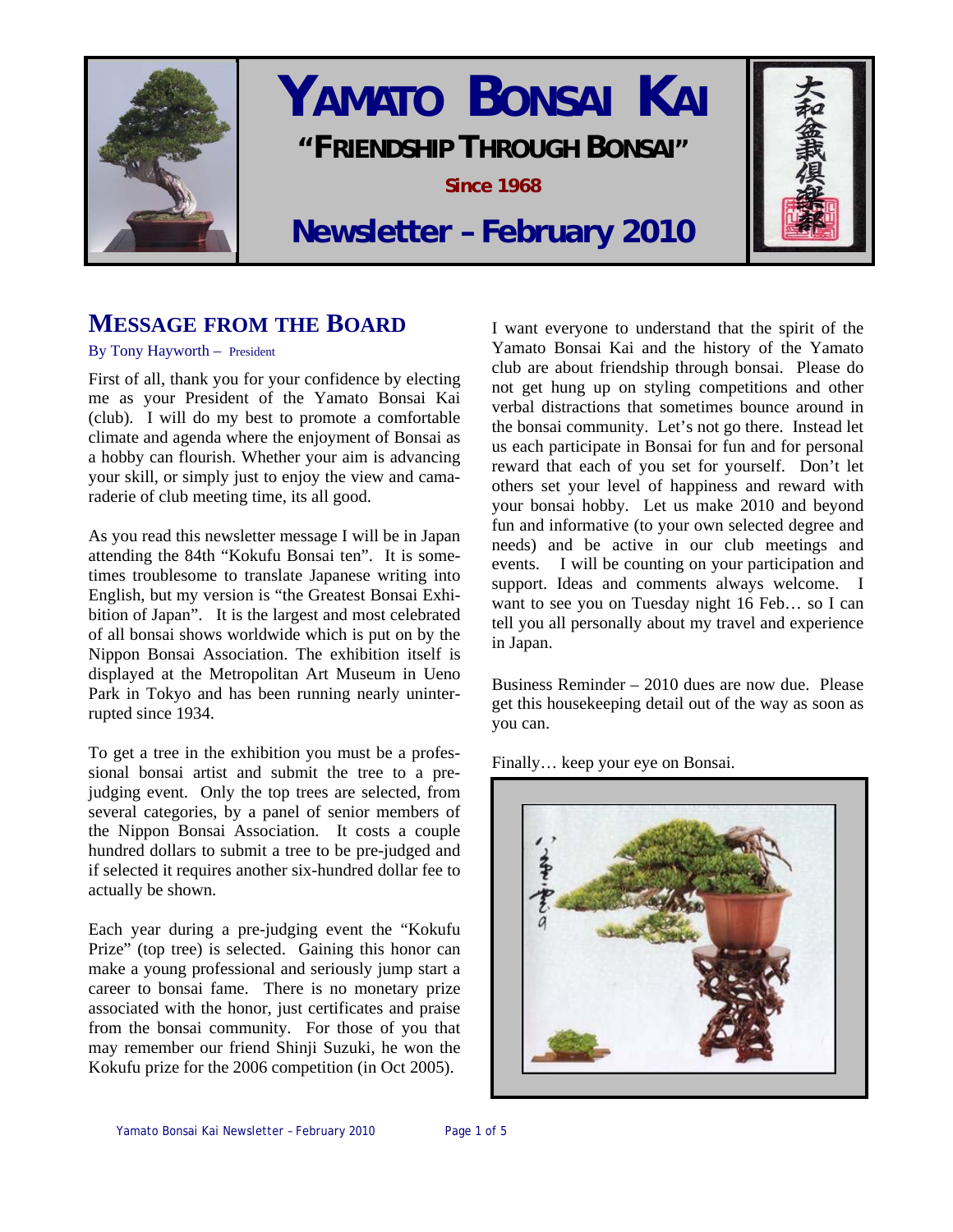## **AT THE NEXT CLUB MEETING… AT THE NEXT CLUB MEETING…**

On Tuesday, February 16th, the focus will be repotting deciduous trees. Don't miss this club meet-<br>ing event. ing event.

PLACE: Castro Valley Women's Club, PLACE: Castro 18330 Redwood Road, Castro Valley, CA 18330 Redwood Road, Castro Valley, CA

Note: All Club Meetings start at 7:00 PM. Note: All Club Meetings start at 7:00 PM.

#### **CLUB DEMONSTRATION SCHEDULE - 2010**

To be announced...

#### **ANNUAL MEMBERSHIP DRIVE BEGINS**

At the end of this newsletter is the member renewal form. Dues are \$45 for a single membership and \$55 for a family membership regardless of the number of family members as long as they are living in the same household.

~~~~~~~~~~~~~~~~~~~~~~~~~~~~~~~~~~~~

## **THIS JUST IN**

Sensei Johnny Uchida was honored as a Bunka Hall of Fame inductee at the Hokka Nichi Bei Kai New Year event on January 29 (also known as the Japanese American Association of Northern California or JAANC).

An introduction was given by Jack Ellis and a picture of Sensei was accepted for display along with other honorees.



## **SENSEI UCHIDA'S NOTES**

*Sensei Uchida is currently in Japan visiting family, so check back next month! - editor* 

## **SHOHIN SOCIETY SEMINAR**

The 2010 California Shohin Society Seminar took place February 5-7 in Santa Nella, CA. A number of Yamato club members visited to see the show and support Sensei Uchida who did a workshop on styling Kifu-sized Black Pines.





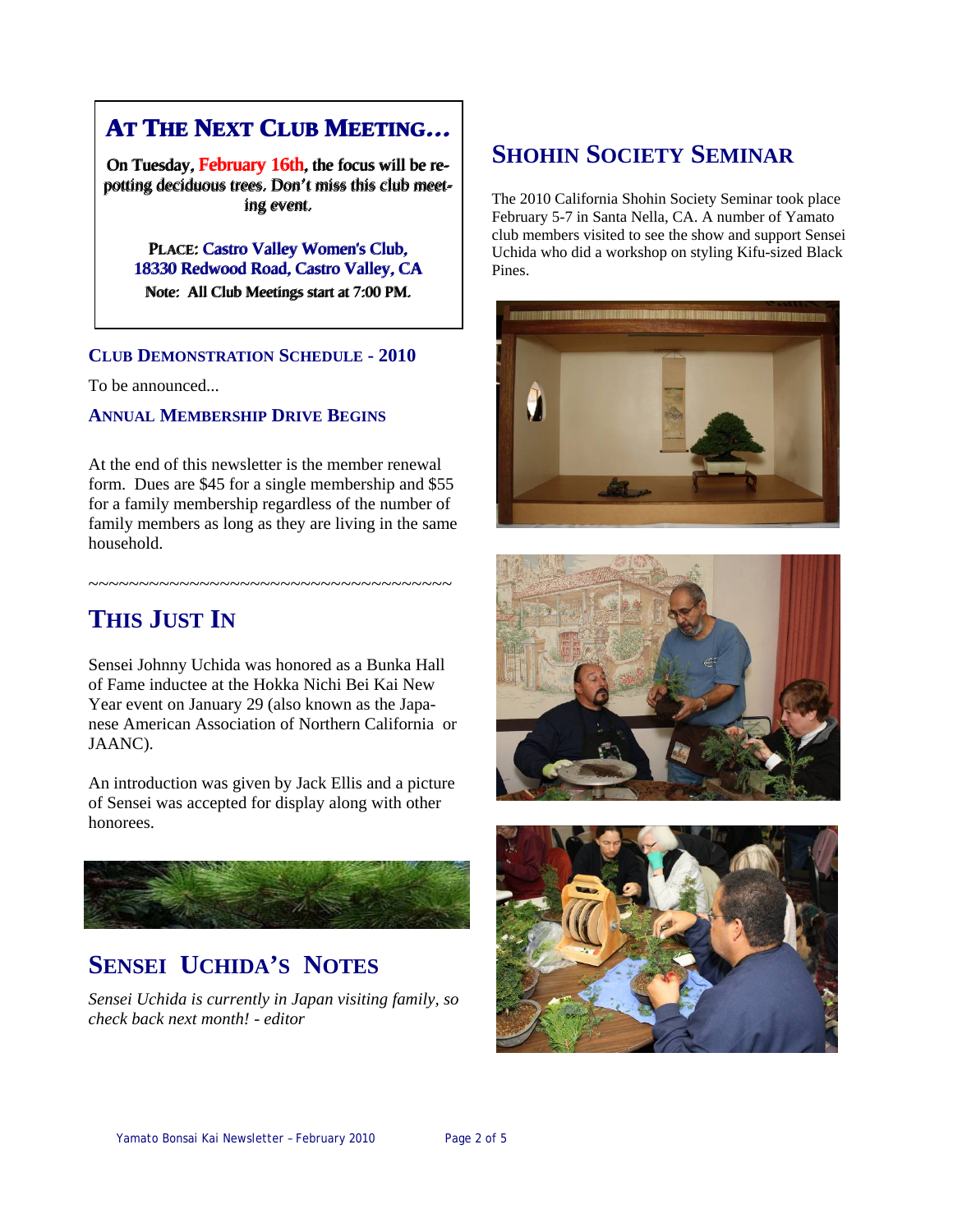







## **Bonsai Basic**

#### By Tony Hayworth

Bonsai Tip: As winter turns into spring in the beautiful Bay Area, remember to keep your bonsai work and display area clean from any winter debris. Do not let old and dead yard leaf and other such material collect on and under your bonsai. These conditions promote pests and other undesirable conditions.

~~~~~~~~~~~~~~~~~~~~~~~~~~~~~~~~~~~~

To get a good start on the coming months work, why don't you take a few moments to inspect you tools and give them a good cleaning? Don't forget to keep them sharp and lightly oil the joints afterwards. Disinfect the blades with rubbing alcohol while you are at it. Richard and Lucky… I said "rubbing alcohol"!!!

One more thing – Moss. Here is my view of moss. Moss is pretty, but only the right kind of moss. Moss has a limited role in the beauty of a mature bonsai, do not let it take over the bonsai. If during the winter your bonsai have developed a thick carpet of moss, do not let it remain as we move into spring. Get over it. Simply peel it off with you fingers or use the end of a chop-stick. Careful here… the motion of the peel should be with the grain of the roots, and that should be from the base of the trunk moving outward in all directions. Do not clean in a direction that scars or damages the roots. Removing thick moss actually promotes the thinner and more acceptable types of moss for a bonsai. Trust me, after the first rain of the late spring, your moss will be back, thinner, and better than ever.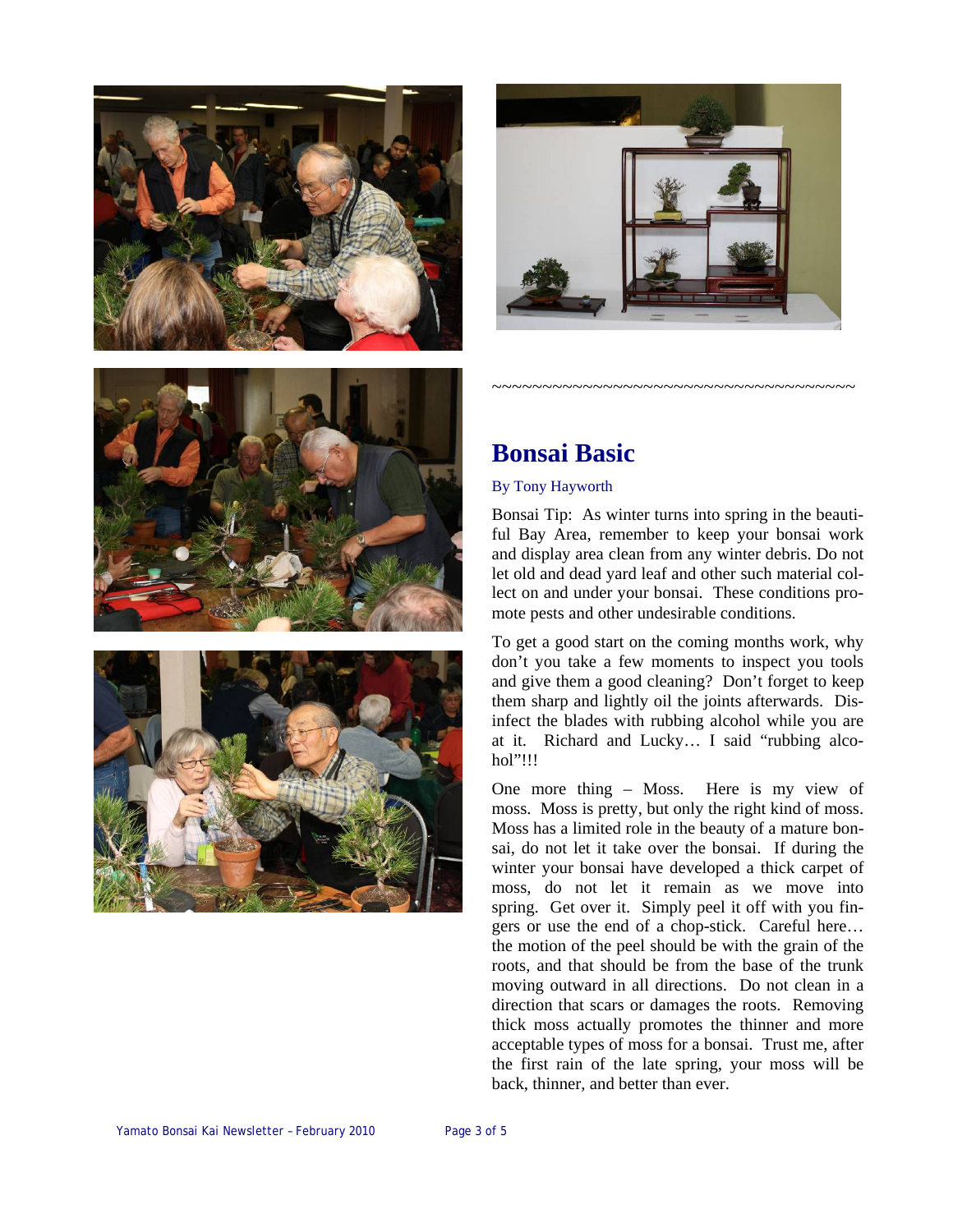

## **GSBF CALENDAR OF EVENTS**

(For a more complete list, please refer to Golden Statements calendar of events or visit the web site at [www.gsbf](http://www.gsbf-bonsai.org/)[bonsai.org](http://www.gsbf-bonsai.org/)).

Some nearby scheduled events are: **March 13-14** 

#### **Oakland, California**

Bay Area Bonsai Associates: 29th Annual Show, Lakeside Park Garden Center, 666 Bellevue Avenue. Hours are Saturday, 4:30PM-10PM, and Sunday, 10AM-4PM. Demonstration and critique illustrating design concepts by Dave DeGroot starts at 6PM, Saturday, followed by a raffle. The plant and pot sale, including related bonsai items (bonsai books, tools, etc.) is continuous both days. Admission is Free. For more information contact [Jeff@saber.net](mailto:Jeff@saber.net) or 707-984-8012

#### **March 20-21,**

#### **Palo Alto, California**

Kusamura Bonsai Club will hold its 50th Anniversary Show at Mitchell Park, 3800 Middlefield Road. Admission is free. There will be demonstrations, raffles, and club member tree sales both days. The theme of the show is "Our Oldest Tree" and will celebrate a founding sensei, Tosh Saburomaru and a unique display of legacy trees from our members. Guest demonstrator to be announced. For more information contact Jerry Carpenter at (H) 408 557-0166; (C) 408-823-9525 or [jcsf1090@comcast.net](mailto:jcsf1090@comcast.net)

#### **March 27-28**

#### **San Jose, California**

San Jose Betsuin Bonsai Club: 40th Annual Bonsai Exhibit at the San Jose Betsuin Buddhist Church, 640 North 5th Street. Hours are Saturday, 12-4PM, and Sunday, 11AM-4PM. Demonstration at 1PM both days by Harry Hirao, aka "Mr. California Juniper" from Huntington Beach. Plant and vendor sales both days. Free admission. For more information, call Ken Azuma, 408-730-4506.

#### **April 3-4**

#### **Sacramento, California**

Bonsai Sekiyu Kai: 33rd Annual Bonsai Show at the Sacramento Betsuin Buddhist Church, 2401 Riverside Boulevard. Show hours are Saturday, 12Noon-5PM, and Sunday, 10AM-3:30PM. Demonstration both days at 2PM by Bonsai Master John Uchida. Refreshments, door prizes, raffles,

and sale of plants and bonsai tools. For additional information contact Ron Krause at 916-481-4792.

#### **April 24-25**

#### **Modesto, California**

Modesto Bonsai Club: 29th Annual Spring Show and Sale at the Modesto Centre Plaza, 11th & K Streets. Hours are Saturday, 10AM-5PM and Sunday, 11AM-4PM. Demonstrations, raffles, auctions and sales both days. Free Admission. For more information, call Peter Camarena at 209- 324-9181 or visit us at [www.ModestoBonsaiClub.com](http://www.ModestoBonsaiClub.com).

### **YAMATO CLASSIFIEDS**

Notice: *if you want to advertise something in this space, please* 



*compose your text and contact the Newsletter Editor.* 

## **THIS MONTH …**

A very Happy Birthday to:

#### **February**

4<sup>th</sup> - Katherine Baggett 4th – Tony Hayworth  $16<sup>th</sup>$  Mark Rhine  $17<sup>th</sup>$  – Thee Kole  $18<sup>th</sup>$  – Gayle Ellis 20<sup>th</sup> Dan Woodward 28th – Lu Bedard

Happy Anniversary and many more years to come: 18th – Mr. & Mrs. Dennis Miu

#### YAMATO BONSAI KAI - 2010 BOARD

| President-Tony Hayworth            | 510-471-9238 |
|------------------------------------|--------------|
| Vice President-Karen Paulos        | 510-351-1081 |
| Secretary-Emiko Rosenberg          | 510-537-0326 |
| Treasurer - Dave Barron            | 510-657-6895 |
| Director 2009/10 - Sandy Barron    | 510-657-6895 |
| Director 2009/10 - Allen Hightower | 510-792-2677 |
| Director 2010/11 - Carl Osterhom   | 925-274-1574 |
| Director 2010/11 - Brad Sheldon    | 510-888-1139 |
|                                    |              |